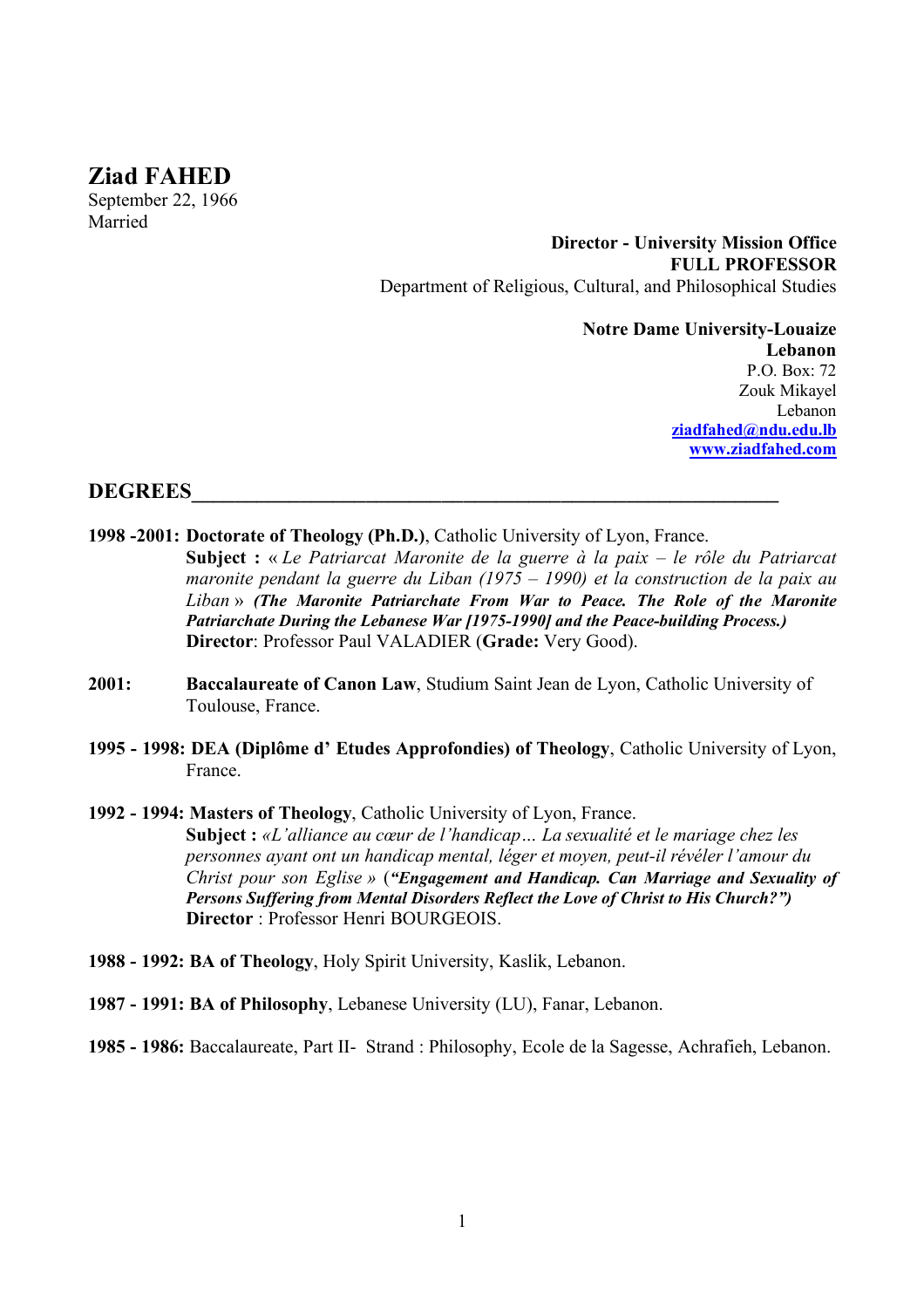# PROFESSIONAL EXPERIENCE

- **July 2021:** Promoted to the rank of **FULL PROFESSOR**
- **2018 - Present: Director – University Mission Office**  Notre Dame University Louaize – Lebanon. https://www.ndu.edu.lb/home
- **2012- 2016: Dean of Students,** Notre Dame University–Louaize, Lebanon.
- **2011- 2012: Assistant Dean of Students Affairs**, Notre Dame University–Louaize, Lebanon.
- **2010- Present: Associate Professor,** Department of Religious, Cultural, and Philosophical Studies, Notre Dame University–Louaize, Lebanon.
- **2001 – 2010: Assistant Professor**, Department of Social & Behavioral Sciences, Notre Dame University–Louaize, Lebanon.
- **2001-2011: Assistant Director of Student Affairs** at Notre Dame University Louaize, Lebanon.
- **October 1994 – June 2001: Director of Christian Youth Center in Public Schools**, Lyon-France, Saint Just, Jean Moulin & E. Branly (Lyon - 69005), Blaise Pascal (Charbonnière) and Ampère Bourse (Lyon- 69002) – France.

### **COURSES GIVEN (2001 – 2020)\_\_\_\_\_\_\_\_\_\_\_\_\_\_\_\_\_\_\_\_\_\_\_\_\_\_\_\_\_\_\_\_\_\_\_\_**

- **REG 212 -** Religions and Social Issues, Notre Dame University-Louaize, Lebanon. **Available on Blackboard (e-learning)**.
- **REG 213 -** Catholicism, Notre Dame University-Louaize, Lebanon. **Available on Blackboard (e-learning)**.
- **REG 314**: Marriage and Family in the Catholic Church, Notre Dame University-Louaize, Lebanon.
- **REG 215**  World Religions, Notre Dame University Louaize Lebanon.
- **Missiology – Theology of the Mission**, St. Joseph University, USJ- Beirut (2002-2004).
- **Missiology – Theology of the Mission**, La Sagesse University, Beirut, Lebanon (2014- 2017).
- **Church and Politics**, St. Paul Faculty of Theology, Keserwan, Lebanon (2001-2002).
- **Religion, Conflict Prevention, and Reconciliation**, Adyan Foundation and Danmission, FDCD, CEOSS, Leaders of Interreligious Understanding (LIU**), (**Fall 2012- Spring 2013 and Fall 2014-Spring 2015).
- **Series of talks "Comparing the Extremist speeches with the Catholic Church Declarations" –** St. Peter & Paul Theological Center, Azra, Keserwan, Lebanon (January – February 2015- 2020).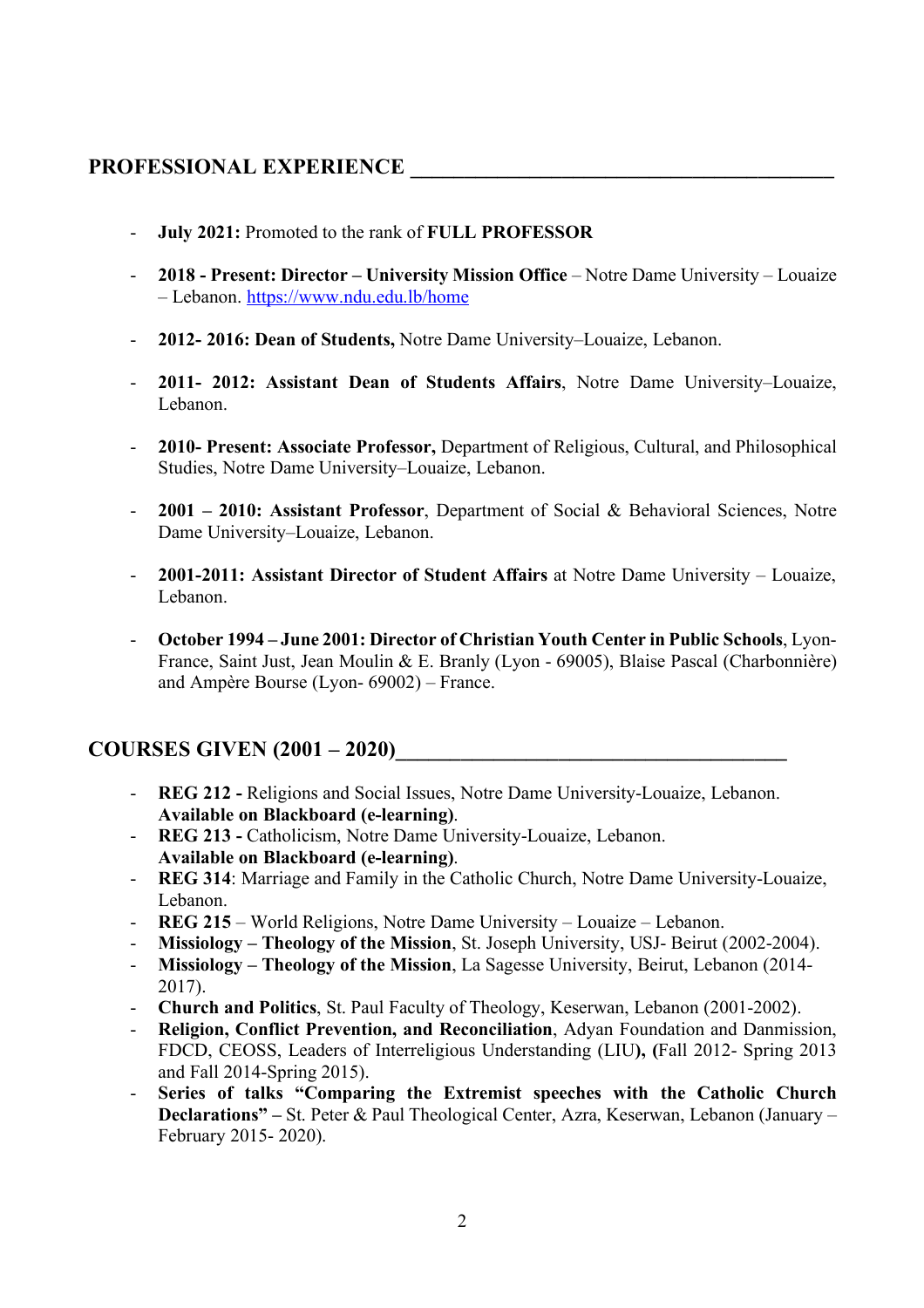# **REFEREED ARTICLES PUBLISHED IN LEBANESE AND INTERNATIONAL JOURNALS\_\_\_\_\_\_\_\_\_\_\_\_\_\_\_\_\_\_\_\_\_\_\_\_\_\_\_\_\_\_\_\_\_\_\_\_**

- Fahed Ziad (2021), "L'ecclésiologie dans les textes du Patriarche Maronite dans les années de guerre du Liban… Une Église en mission", Parole de l'Orient, USEK, Lebanon, Volume 47.
- Fahed Ziad, Daou Anna-Maria, (2021), "Inter-religious Dialogue as a Gateway to the SDGs: A Lebanese Case Study", Journal of Ecumenical Studies, Temple University, Philadelphia, Volume 56:1, Winter 2021.
- Fahed Ziad, Saliba Marie-Belle, (2021) "Faith and COVID-19: Can Catholic Social Teaching Save the World? A Lebanese Case Study", Pistis and Praxis Teologia E Pastoral, Pontifical Catholic University of Paraná, Brazil.
- Fahed Ziad (2020), Ein Dialog des Lebens und eine bruckenbauende Reise vom Krieg zur Versohnung, CIBEDO – Beitrage 3/2020, Germany, pp. 128-129.
- Fahed Ziad (2020), Pratique démocratique et idéal évangélique : La grande mutation… réflexion sur l'Église au Liban et sa mission dans l'après-guerre, Atualidade Teologica, Maxwell, Pontifical Catholic University of Rio, V. 24, N. 66, Dec. 2020, pp.849-871. https://www.maxwell.vrac.pucrio.br/rev\_ateo.php?strSecao=fasciculo&fas=50959&NrSecao=X3 &secao=DOSSIÊ:%20FÉ%20E%20POLÍTICA&nrseqcon=50727
	- Fahed Ziad, Merhej Ramzi (2020), "Does Terrorism Make Sense?", Revista Pesquisas Em Teologia, Pontifical Catholic University of Rio, Faculty of Theology, Brazil, Volume 4, Nbr. 6.
	- Fahed Ziad, (2020), "Teaching Spiritual Solidarity through "Human Books", Teaching Theology & Religion, DOI: 10.1111/teth.12551, England, pp. 1-7.
	- Fahed Ziad (2020), "Lebanon Model of Interreligious Dialogue through the Feast of the Annunciation", Journal of Ecumenical Studies, U.S., Vol. 55, Issue, 3.
	- Fahed Ziad (2020), "L'Eglise au Liban et la construction d'une paix durable", AL Maçarrat, Lebanon, Vol. 105, N. 945.
	- Fahed Ziad (2019), "L'Eglise au Liban et la réconciliation nationale : un chemin à redécouvrir dans le cadre du centenaire du Grand Liban", AL Maçarrat, Lebanon, Vol. 104, N. 944.

- زباد فهد، المو اطنة بحسب تعاليم الكنبسة، المسّر ة، لبنان، العدد ٠١٣، ٢٠١٨، ٢٠١٨

- Fahed Ziad (2016), *Dialogical Engagement Reinforces University Students to Counteract Extremism, Journal of Ecumenical Studies*, Winter 2016, U.S, Volume 51, Number 1, pp 145-149.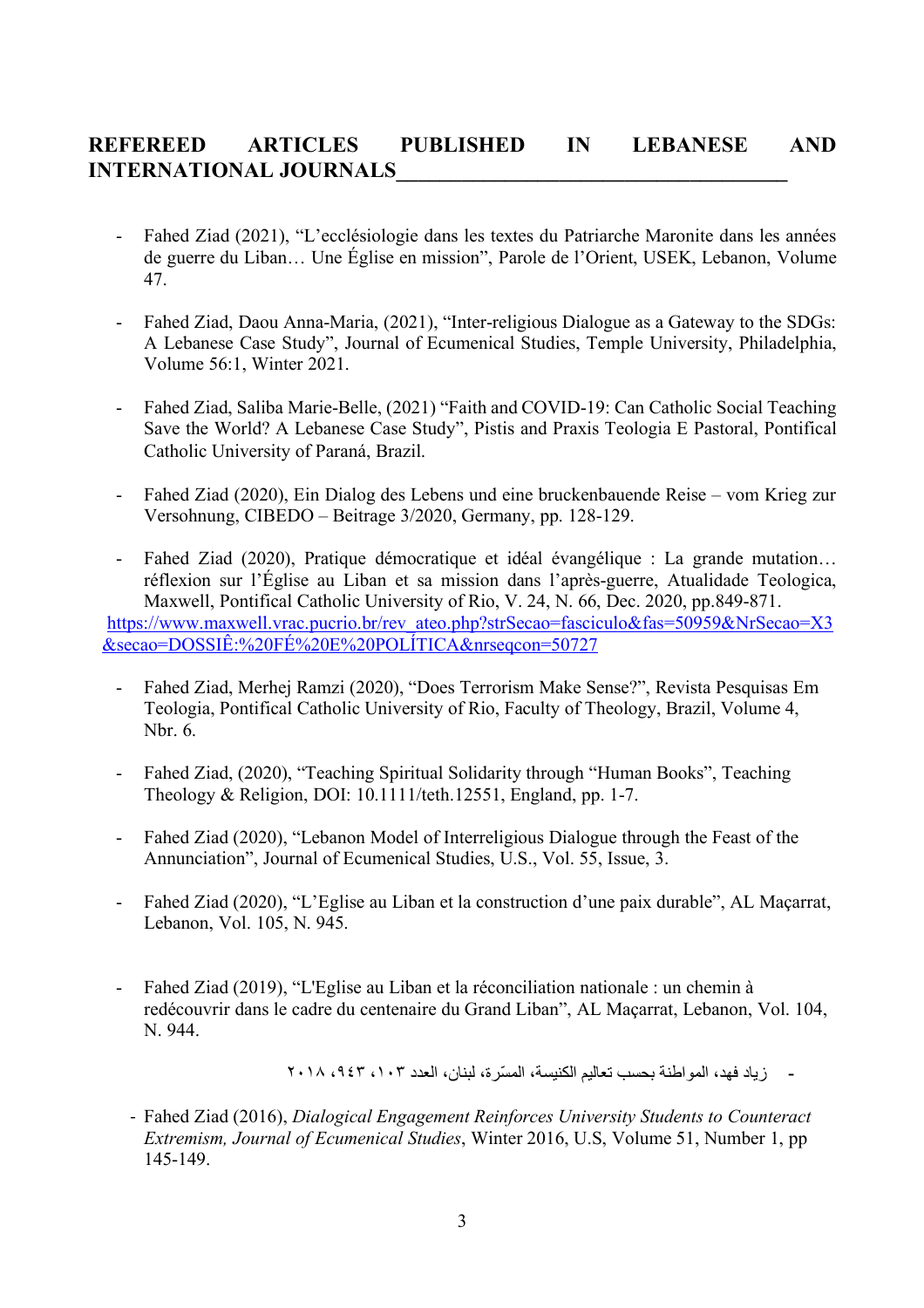- Fahed Ziad (2012), Encyclopedia of Global Religion, Lebanon, Edited by Mark Juergensmeyer & Wade Clark Roof, SAGE Reference, U.S, http://sk.sagepub.com/reference/globalreligion/n406.xml
- Fahed Ziad (2011), **Guest Editor** of *Politics and Religion Journal*, No2/2011 Volume V Jerusalem: Religions and Politics, Belgrade.
- Fahed Ziad (2009), *How the Catholic Church views the Political Community? The Politics and Religion Journal*, Center for Study of Religion and Religious Tolerance, University of Belgrade. Serbia. Volume  $1$  (3) n 99-110 Belgrade, Serbia, Volume I (3), pp. 99-110. (http://www.politicsandreligionjournal.com/english/english.htm)
- Fahed Ziad (2008), *L'Eglise Libanaise et la Réconciliation Nationale dans l'après Guerre*, *Franciscanum Journal,* Philosophy and Theology Schools at Universidad San Buenaventura, Bogotá, Columbia, 149, Volume 50, 2008, pp.13-42. (ISSN 0120-1468)
- Fahed Ziad (2008), *Lebanese National Reconciliation and the Contribution of the Maronite Church Through the Purification of Memory*, *Politics and Religion Journal*, Center for Study of Religion and Religious Tolerance, University of Belgrade, Serbia, Volume II (1), 2008, pp.43-52. (http://www.politicsandreligionjournal.com/english/english.htm)
- Fahed Ziad (2008). *L'Eglise Face à la Violence… Une Approche Théologique* (*The Church in the Face of Violence… A Theological Approach*), Lebanon: Notre Dame University Press, pp. 81-89.

# **CHAPTER IN BOOKS**

- Thorsten Kruse, Hubert Faustmann, Sabine Rogge (eds), *When the Cemetery Becomes Political - Dealing with the Religious Heritage in Multi-Ethnic Regions*. Schriften des Instituts für Interdisziplinäre Zypern-Studien, vol. 14 (Münster, New York: Waxmann 2020). "From war to reconciliation – lessons from and for Lebanon: The role of religions in peacebuilding in time of war".
- Translating the *Compendium of the Social Doctrine of the Catholic Church*, Liberia 517 .2018 عقيدة الكنيسة الاجتماعية "كو مبنديوم" ،"المجلس الحبر ي "عدّالة و سلام Editrice Vaticana و س  $p_{\cdot}$
- Fahed Ziad (2015), Driessen Michael, Daou Fadi, Alvanou Maria, Gry Guldeberg Friis (2015), Fostering Social Resilience Against Extremism, LIU Program, Adyan-Danmission, 43 p. http://liuprogram.net/getattachment/Voices/Resources/Fostering-Social-Resilience-Against-Extremism-Tool/Fostering-Social-Resilience-Against-Extremism-Toolkit-–-LIU.pdf.aspx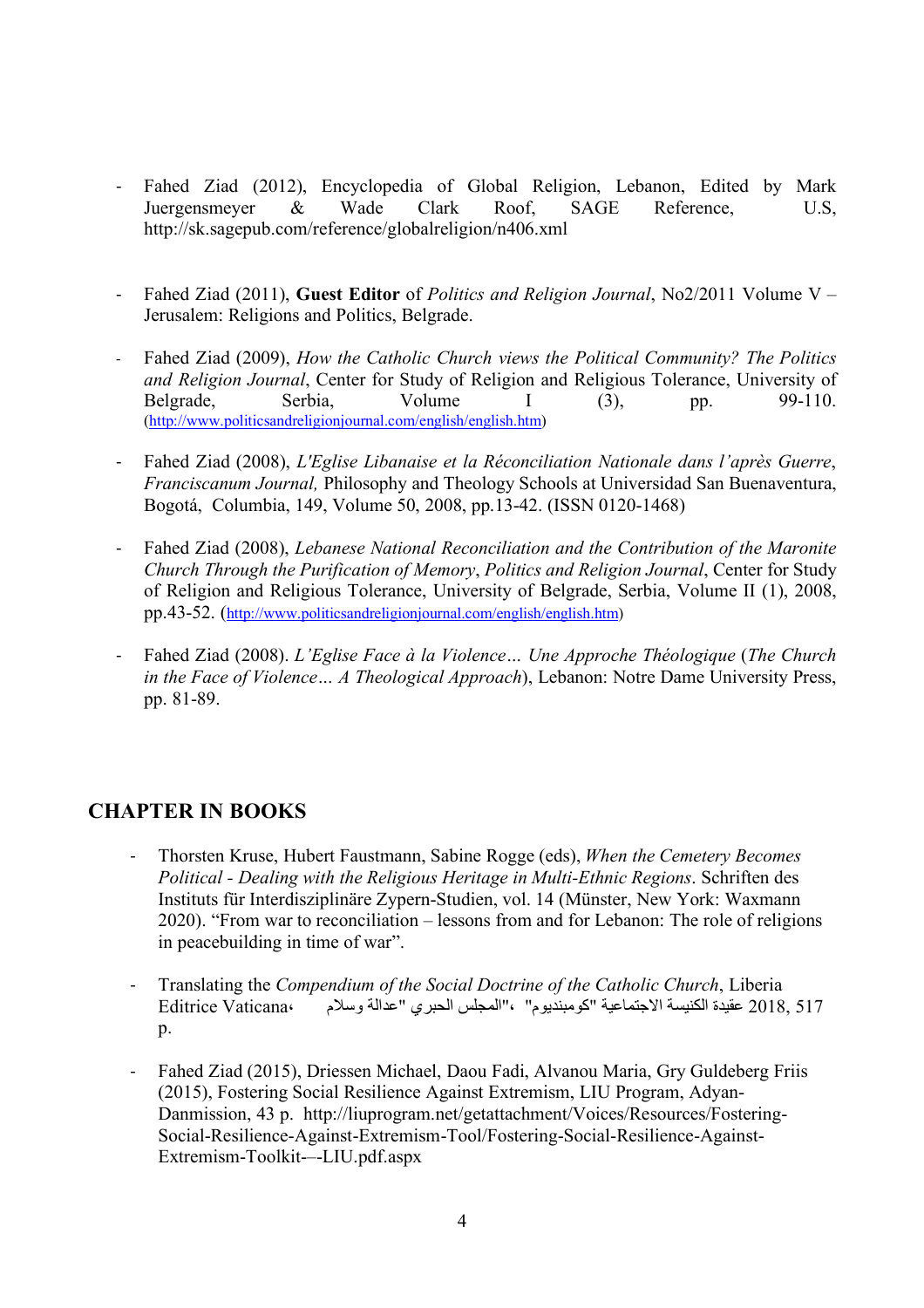• دایز فهد، مؤمنون ومؤمنات علی در وب الخیر العام، أدیان، ٢٠٢٠ .

### **INTERNATIONAL CONFERENCE PROCEEDINGS**

- Fahed Ziad (2017), "Religious identity or national identity: The case of Lebanon", Catholic Academic Exchange Service/Germany - KAAD International conference - "Religion, conflict and conflict transformation" – USJ - Beirut, Lebanon.

- Fahed Ziad (2018), Toward Effective Mission Integration: A Reading from Ex Corde Ecclesiae to Veritatis Gaudium, Catholic Higher Education in Lebanon and the Middle East: Advancing Mission and Leading Innovation, USEK, International Federation of Catholic Universities, American Catholic Colleges and Universities.

- Fahed Ziad (2012), "*Cross Cultural Education and its Challenge Among the Lebanese Postwar Generation: A Case Study from Notre Dame University-Louaize, Lebanon,"* International Conference on Cross Cultural Education, Adyan Foundation and **Notre Dame University-Louaize**, Lebanon.

### **NATIONAL AND INTERNATIONAL SYMPOSIUM & CONFERENCES\_\_\_\_**

- Fahed Ziad (December 2020), "Between Crisis and Hope : Reconstructing Cultural heritage in the Middle East", Web-Seminar Catholic Academic Exchange Service – KAAD, "Rebuilding Beirut, Rebuilding Hope".
- Fahed Ziad (July 2018), "The Human Library at Notre Dame University Louaize", San Diego University, ASACCU.
- Fahed Ziad (March 2016), "Fostering Youth Resilience to Counter Act Extremism…Grassroot Experience from Philadelphia to Lebanon", Dialogue Institute, **Temple University**, Philadelphia.
- Fahed Ziad (March 2015), The Dignity of Being Different: Interreligious Dialogue and Civic Engagement, **Villanova University**, Philadelphia.
- Fahed Ziad (March 2015), From War to Reconciliation… the Role of Religions: Lessons and Messages from and for Lebanon, **Mobile University**, Mobile-Alabama.
- Fahed Ziad (March 2015), "From War to Reconciliation… the Role of Religions: Lessons and messages from and for Lebanon", The Center for Interreligious Understanding at Spring Hill College, **Spring Hill College**, Mobile-Alabama.
- Fahed Ziad (July 2012), "Lebanese Post-War Reconciliation and the Role of Religions: Lessons and Messages from and for Lebanon", Dialogue Institute, **Temple University**, Philadelphia.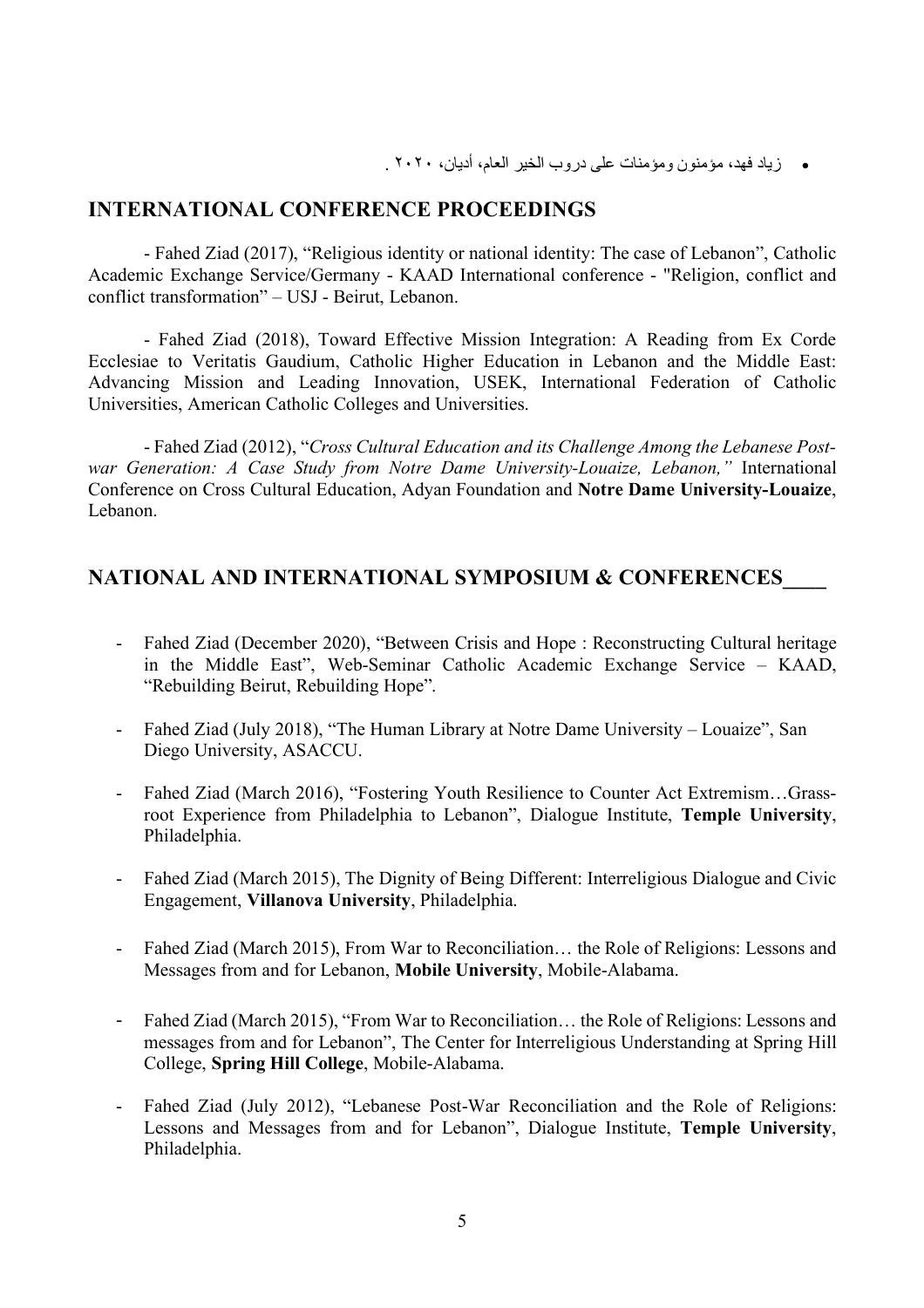- Fahed Ziad (December 2011), "The Youth and the world of today", Assemblée des Patriarches et des Eveques Catholiques au Liban, APECL, Bkerke, Lebanon.
- Fahed Ziad (May 2010), Students Election as a tool to increase Students rights, Symposium "The Role of the Arab Universities in teaching and empowering Human rights", Notre Dame University – Louaize, Lebanon, Mai 21 and 22, 2010.
- Fahed Ziad (February 10-12, 2010), "*The Religious and National Identities – Minorities and Majorities Issues… A Post-war Lebanese Approach*," in "Negotiating and Accommodating Religious Identity in Public Arena: Comparing Indian and European Experiences with Special Reference to Muslim Minorities," **Jamia Millia Islamia** (Central University) New Delhi, India**.**
- Fahed Ziad (February 27-28, 2009), "*Spiritual Care in Times of Crises: The Case of the Lebanese Society in Time of Wars and in the After Wars*," **International Symposium Rescue**, Recovery, and Religion Humanitarian Aid and Spiritual Care in Times of Crises, **Nanzan Institute for Religion and Culture, Nagoya**, **Japan.**
- Fahed Ziad (July 27-31, 2009), "*Religious Identity or National Identity the Case of Lebanon and the Impact of the War,"* **International Society for the Sociology of Religion**, Thematic Session 67, Chairperson of the 3rd Sub-session of the Thematic Session 67, **Santiago Di Compostella, Spain.**
- Fahed Ziad (September 2008), "*Religious Conversion in the Arab World, the Case of Lebanon*," Religious Actors and Public Debate Symposium, **International Sociological Association** (ISA), Research Committee on the Sociology of Religion, **University of Barcelona, Spain.**
- Fahed Ziad (January 2008), "*Religious Coexistence in Lebanon: Messages and Lessons*," Religion and the Formation of New Publics Symposium, International Sociological Association (ISA), Research Committee on the Sociology of Religion, **Santo Thomas University, Philippines.**
- Fahed Ziad (June 2007), "*Lebanese Religious Pluralism and Inter-Religious Dialogue: Chances and Challenges For the Third Millennium*," The Challenges of Religious Pluralism and Dialogue - The West, the Middle East and Japan Symposium, University of Sousse, Tunisia.
- Fahed Ziad (August 2006), « *Montagne et spiritualité, Liban : Montagnes et religions* », ("*Mountains and Spirituality in Lebanon*"**)**, Salon du Livre, **Haute Savoie, France**.
- Fahed Ziad (2004), "*Peace and Reconciliation… A Theological Approach*", **Budapest**.

# **PROFESSIONAL ACTIVITIES: OUTREACH WORK \_\_\_\_\_\_\_\_\_\_\_\_\_\_\_\_\_\_\_\_**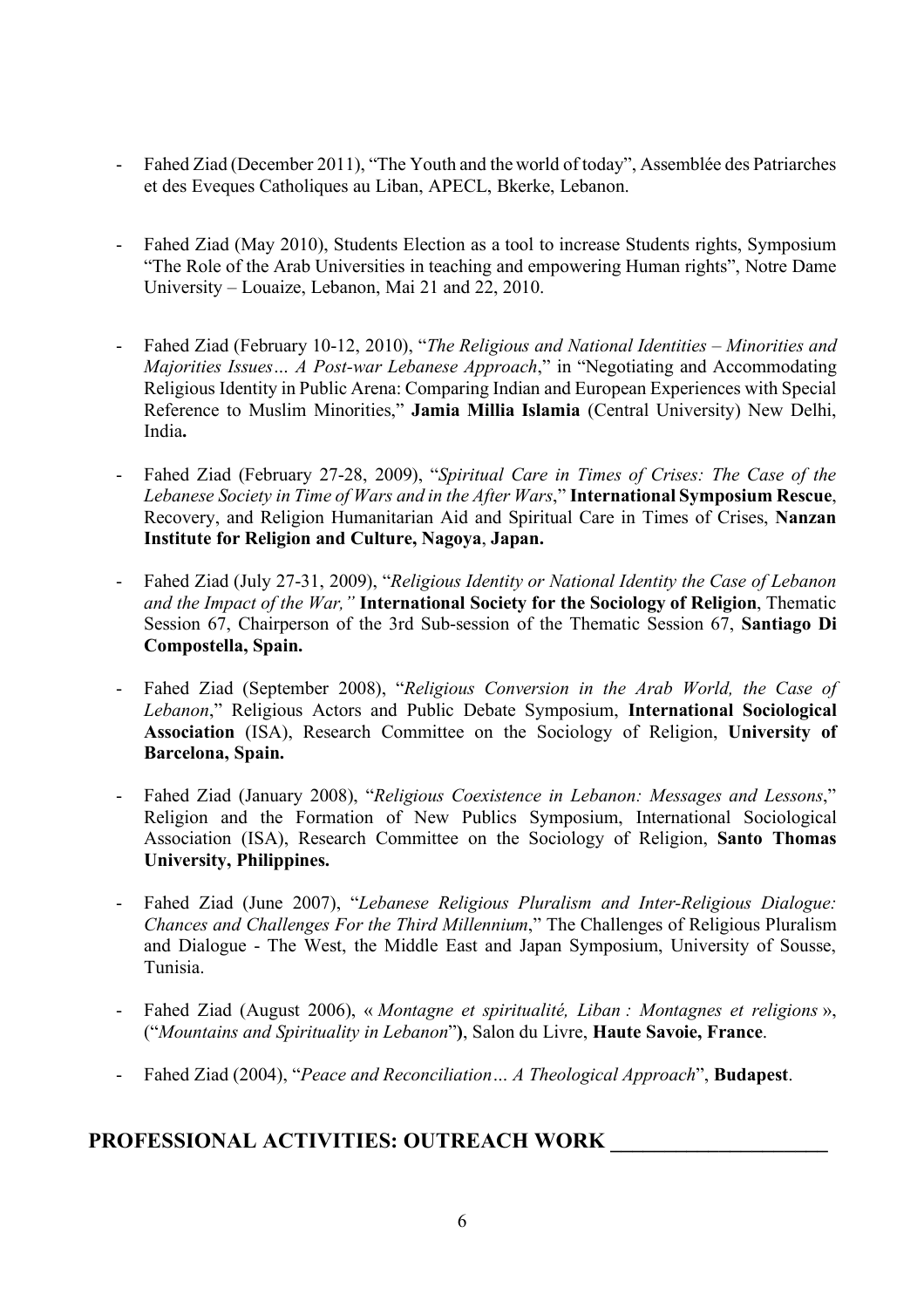- **Preparing and hosting** a weekly television talk show on *Télé Lumiere/Nour Sat* titled, "Joussour (*Bridges*)". The aim of the program was to underline the necessity of the bridgebuilding process among the Lebanese religions and cultures (January 2011 until January 2012; April 2017 until July 2017; Fall 2018).
- **Preparing and hosting** a weekly television program on *Télé Lumière/Nour Sat titled "*the Gospel in daily life". The aim of the program was to present the Christian faith in relation to both faith and morals through daily life and their impacts on Lebanese religious pluralism (October 2007 until October 2008).

#### **FELLOWSHIPS/AWARDS/ RECOGNITIONS\_\_\_\_\_\_\_\_\_\_\_\_\_\_\_\_\_\_\_\_\_\_\_\_\_\_\_\_\_\_\_\_\_**

- **"Land of the Innovators"** Award, under the patronage of the Lebanese Ministry of Culture, July 2020 : for the role at the academic level and peace building.
- **"Mission Integration Award"** Delivered by the Association of Student Affairs for Catholic College and University – San Diego University – For the Human Library project - July 2018.
- **Award "Outstanding Leader in Interreligious Dialogue"** for the courage and commitment in building respect among members of the human family- From The Dialogue Institute at Temple University – Philadelphia – March 2014.
- Recognition from his Excellency Ambassador David Hale, US Ambassador in Lebanon, August 25,2014 http://lebanon.usembassy.gov/pr-082514.html
- **Fulbright Award "Interfaith Community Action Program"** under the auspice of the US State Department, Temple University, Philadelphia; Auburn Theological Seminary, New York (September 2008 to December 2008).
- **Fulbright Award "Religious Pluralism in the US"** under the auspice of the US State Department, University of California Santa Barbra (UCSB), USA (June to August, 2006).

#### **PREVENTING VIOLENT EXTREMISM – PVE EXPERIENCE \_\_\_\_\_\_\_\_\_\_\_\_\_\_\_\_\_\_\_\_\_**

- Running and conducting a series of Interreligious/intercultural Academies (summer trainings and workshops) with Dialogue for Life and Reconciliation Organization (2010- 2020) aiming to build bridges of reconciliation and understanding and preventing violent extremism.
- Fostering Social Resilience Against Extremism, Leaders for Interreligious Understanding Program, Adyan - Danmission, 2015 till 2016 – Lebanon – Denmark – Jordan – Egypt – Syria http://liuprogram.net/getattachment/Voices/Resources/Fostering-Social-Resilience-Against-Extremism-Tool/Fostering-Social-Resilience-Against-Extremism-Toolkit-–- LIU.pdf.aspx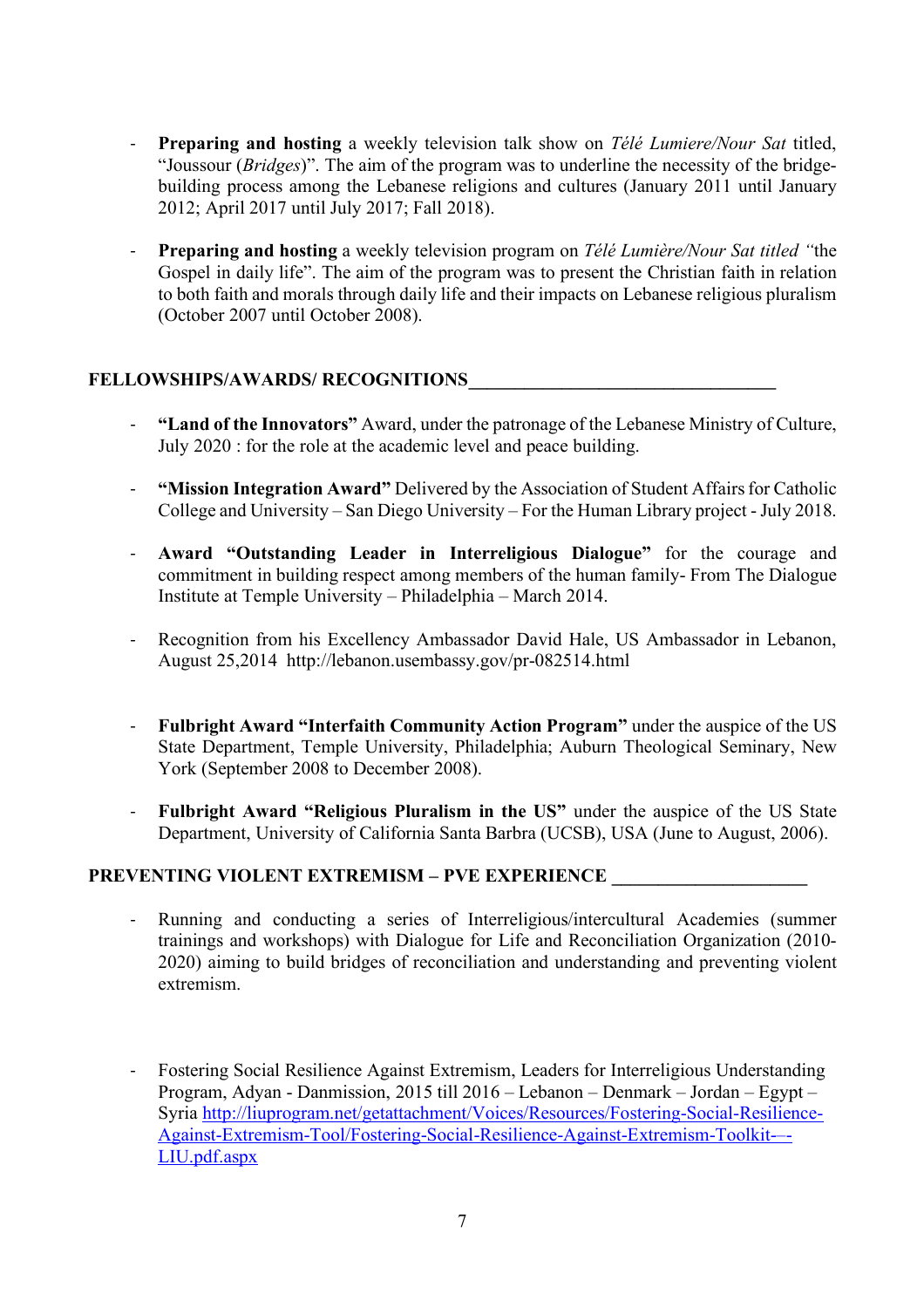- Conducting yearly workshops and seminars at the University College of Copenhagen on didactics of Reconciliation and intercultural understanding. Since Fall 2015 till present.
- Founding and leading since Fall 2015 till now the **Sustainable Network for Religious Leaders in the North of Lebanon** – With the aim of preventing violent extremism through building interactive bridges among the different cultural communities. Among the trainings offered: Mediation as tool to overcome conflicts, Understanding conflicts, overcoming extremism etc.
- **Founding the Human Library project (active since Fall semester 2016) at Notre Dame University** as a tool to promote understanding, awareness and conflict transformation – This pioneering project in the Middle East received the Mission Integration Award by the American Association of Catholic Colleges and Universities (ASACCU) at San Diego University – July 2018. etc: https://www.youtube.com/watch?v=H-6v\_Dno00k.
- **Dawaer task force and partnership committee** for preparing and publishing a toolkit on counteracting hate speech on social media, 202

#### GRANTS

- Grant from **Management System International -MSI-, USAID**, and Project Manager for the project **Networking Moderate Religious Leaders in the North of Lebanon**, September 2016- March 2017.
- Grant from **Management System International MSI-, USAID**, and Project Manager for the project **Engaging Religious Leaders in the North**, October 2015- February 2016.
- **State Alumni without Borders**, US Embassy Beirut, **Project Director** (Fall 2013-Spring 2014).
- **Member of the State Alumni Team**, preparing and leading training on the "*Arts of Debate*" (July – October 2012).
- **Board Member of the State Alumni Team, Alumni Engagement Innovation Fund Award**, Spring 2012, for the project: "*Empowering Youth and Women in the Lebanese Society: A Model for the Arab Spring,"* **Program Director** (September 2012). https://alumni.state.gov/aeif2012/finalist/march\_30\_2012/empowering-youth-and-womenin-the-lebanese-society:-a-model-for-the-arab-spring
- **State Alumni, Alumni Engagement Innovation Fund Award,** Extended Fund for Spring 2012, for the project, "*Remembering Lebanon's Marginalized Communities*," **Program Director -** https://alumni.state.gov/home - August /September 2012
- **State Alumni, Alumni Engagement Innovation Fund Award, Spring 2011, for the project,** "*Remembering Lebanon's Marginalized Communities,"* **Program Director** (September 2011)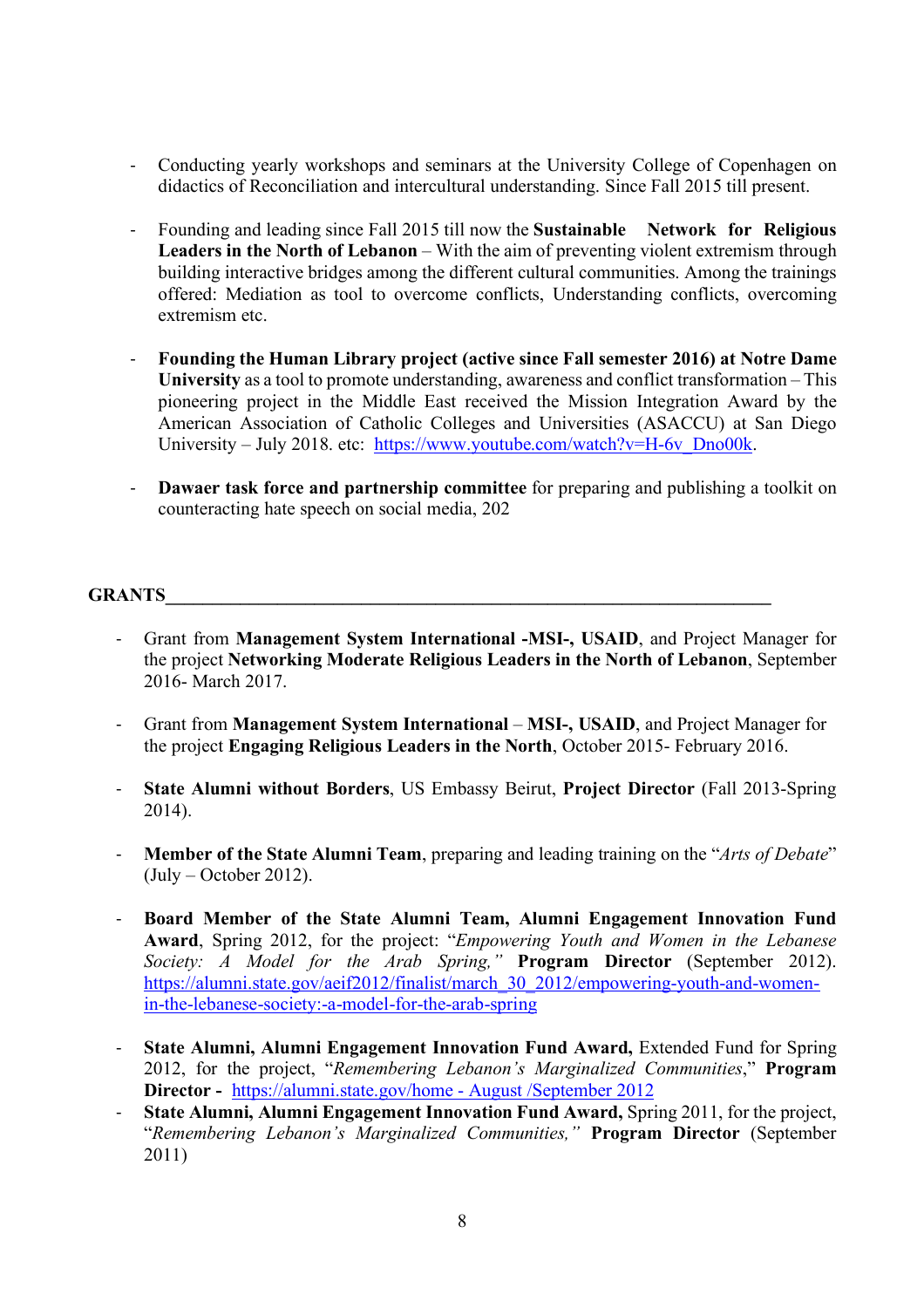https://alumni.state.gov/home

https://alumni.state.gov/aeif2011/funded/remembering-lebanon-s-marginalizedcommunities/recruitment-process-2011-hours-against-hate#gG7-5LmfJfwyB9wO1aqtsw

- **J. William Fulbright Award Scholarship Board for a Fulbright Community Action Program**, from the Council of International Exchange of Scholars (CIES), Spring 2009, for the project, "*Middle East Young Interreligious Leaders Training*" (2009- 2010).

#### **MEMBERSHIP IN SOCIETIES, ASSOCIATIONS \_\_\_\_\_\_\_\_\_\_\_\_\_\_\_\_\_\_\_\_\_\_\_\_\_\_\_\_\_\_\_\_\_**

- **Founder and President of the Lebanese Organization, Dialogue for Life and Reconciliation – DLR. DLR, founded in 2010, is a non-profit Organization that** aims to create a space to foster intercultural dialogue and understanding among university students from different faiths in Lebanon the Middle East. DLR has launched since 2010 a series of Interreligious Academies and projects and trainings and workshops. www.dlroperationhope.org
- **Board Member of the Regional KAAD Partner Committee for Lebanon** Catholic Academic Exchange Service – Germany (June 2017- present).
- **World Vision**, Member of the **Advisory Council** (from 2014 till present). **Elected Chair** (June 2019) of the **Advisory Board of World Vision Lebanon** – World Vision is a Christian humanitarian organization dedicated to working with children, families, and their communities worldwide to reach their full potential by tackling the causes of poverty. http://www.wvi.org/lebanon
- **Justice and Charity Movement**, Under the Presidency of Mgr. Samir Mazloum. Justice and Charity Movement is a non-profit organization, founded in 1985, which aims to promote the teaching of the Social Doctrine of the Catholic Church in Lebanon.
- **Research Committee on Sociology of Religion from the International Sociological Association**, UNESCO, established in 1959. (http://www.isa-sociology.org/rc22.htm).
- **CIRDIC (Centre International de Rencontre et de Dialogue Culturels),** under the Presidency of Mgr. Guy Paul Njeim. CEDRIC is a non-profit organization, founded in 1995, which aims to promote Interreligious dialogue.
- **International Society for the Sociology of Religion,** the ISSR was founded in Leuven, Belgium in 1948. (http://soc.kuleuven.be/ceso/sisr/eng/index.htm)
- **American Academy of Religion (AAR),** founded 1909. The AAR Academy is dedicated to furthering knowledge of religion and religious institutions in all their forms and manifestations. (http://www.aarweb.org/About\_AAR/default.asp)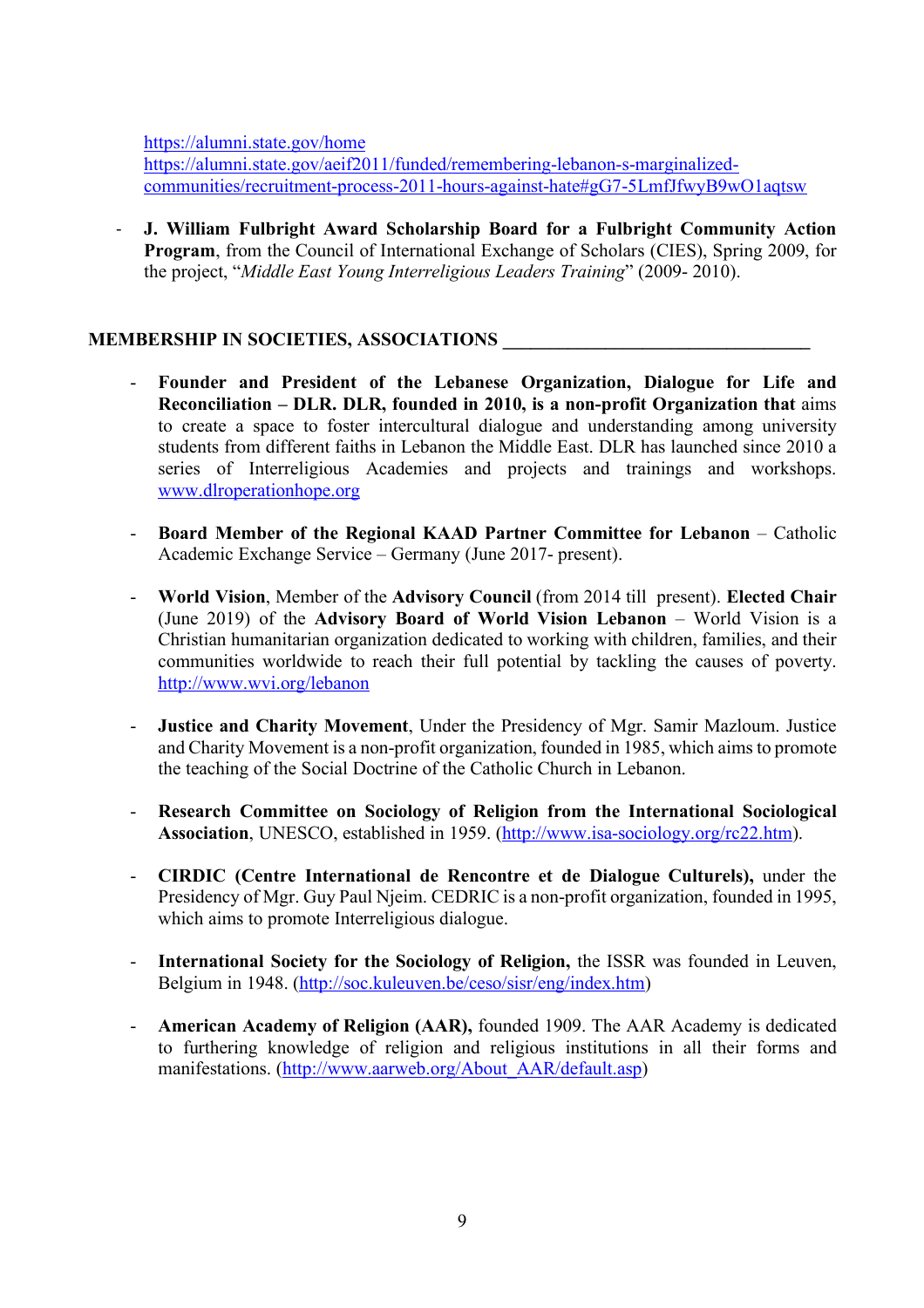- **Elected Member of the Lebanese State Alumni Committee Board – LSAC -**, two mandates served (2010-2012 and 2012-2014) (http://lebanon.usembassy.gov/pdmain2/state-alumni---lebanon/news100810.html).
- **Member of the Lebanese National Committee for Street Children**, Ministry of Social Affairs / Higher Council for Childhood (2012).
- Member of the Student Affairs Administrators in Higher Education (NASPA), (from 2013- present) - http://www.naspa.org/
- **Member of Oum El Nour General Assembly** (from Fall 2014- present) http://www.oumel-nour.org
- Member in **ALETH (Association Laïcs en Théologie),** Université Catholique de Lyon, France.

### **Member in Committees (NDU)**

- **Student Union Election Committee,** Notre Dame University Louaize- Lebanon (from 2001 till 2014)
- **Founders' Day Committee,** Notre Dame University Louaize- Lebanon (from 2001 till 2016)
- **Council of Deans (COD)**, Notre Dame University-Louaize, Lebanon (from October 2013- 2016).
- **University Student Affairs Committee (USAC),** Notre Dame University-Louaize, Lebanon (from October 2001-2016).
- **University Financial Aid Committee (UFAC)**, Notre Dame University-Louaize, Lebanon (from October 2013-2016).
- **University Council (UC)**, Notre Dame University-Louaize, Lebanon (from October 2012- 2016).
- **University Library Committee (ULC)**, Notre Dame University-Louaize, Lebanon (from October 2013-2016).
- **University Admission Committee (UAC**), Notre Dame University-Louaize, Lebanon (from October 2013-2016).
- **Graduation Committee,** Notre Dame University-Louaize, Lebanon (from June 2002-2016).
- **Awareness Committee,** Notre Dame University-Louaize, Lebanon (from June 2002- 2016).